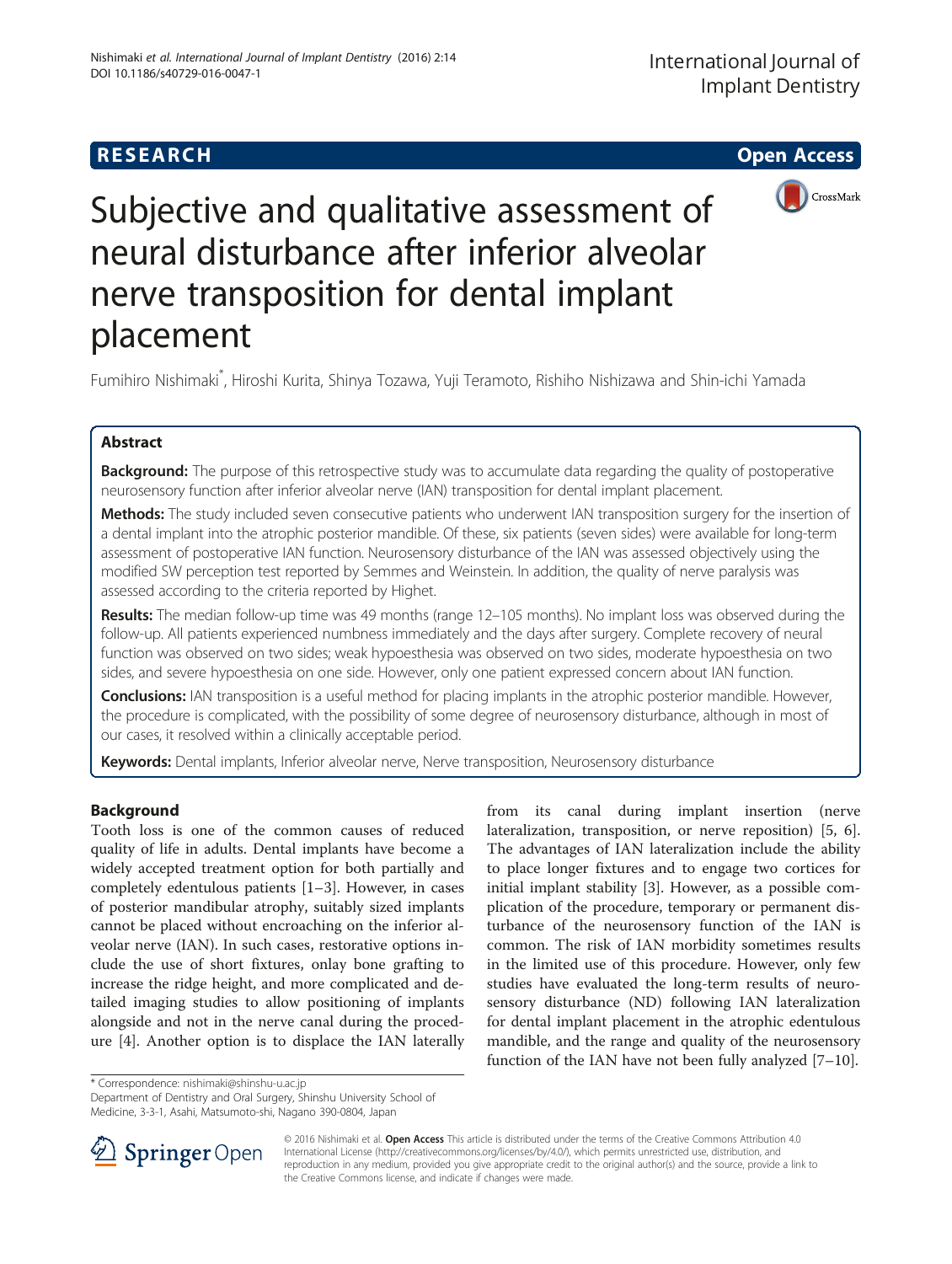The purpose of this retrospective study was to investigate the quality of postoperative neurosensory function after IAN transposition for dental implant placement.

### Methods

This study was conducted in compliance with the principles of the Declaration of Helsinki, and was approved by the Committee for Ethics at Shinshu University School of Medicine. Patients who underwent dental rehabilitation by insertion of dental implants between 2000 and 2012 in our hospital were reviewed. Of these, seven patients underwent transposition of the IAN for dental implant placement and thus included in this retrospective assessment. These included six women and one man, with a median age of 64 years old (range 38–75 years old). The same surgical procedure, IAN transposition, was performed in each patient. All operations were done by same operator (H.K.). A crestal and anterior releasing incision was performed for visualization of the entire mental foramen and the lateral aspect of the mandible. The IAN was then extracted by gentle carving of the cortex and cancellous bone around the mental foramen and lateral wall of the inferior alveolar canal using a bone-cutting burr. The IAN was exposed and gently and minimally deflected laterally from the mental foramen to a distance 3–5 mm posterior to the most distal implant using a blunt curette. The incisor branch was cut in all cases. The implants could then be placed under direct visualization. After implant placement, the IAN was repositioned in the osseous canal against the implants. The mucoperiosteal flap was repositioned, and complete closure was achieved (Fig. 1). Implant exposure was performed 3 months after the surgical procedure, and prosthetic rehabilitation began thereafter.

The patients were recalled for evaluation of the function of the IAN in the range between 12 and 105 months (median follow-up time 49 months). We performed a relatively objective assessment of mental nerve paralysis by applying the modified SW perception test reported by Semmes and Weinstein [\[11, 12](#page-4-0)]. The presence or absence of sensation was tested with three nylon monofilaments of the same length but different diameters (0.165, 0.215, and 0.315 mm) (Fig. [2](#page-2-0)). Three representative points (labial commissure, lower lip, and mental region) were assessed (Fig. [3\)](#page-2-0). According to Wernor et al. [\[13](#page-5-0)], whether the patients, with closed-eyes and in a horizontal position, could be aware of the stimulation was assessed in a quiet environment. The filament was pressed to the assessment points, and maintained for a few second. The use of SW perception tester started from a filament of 0.165 mm in diameter of the most weak force, and performed three times at one site. The threshold of the tester raised with filaments of 0.215 and 0.315 mm in diameter sequentially. Each point was



was transposed from the mental foramen. c Postoperative radiograph after implant insertion

tested three times separately by the same examiner and at the same pressure, and the presence of sensation was judged if the patients correctly expressed positive sensation more than twice. The presence of sensation was scored as 1 point, and total function of the IAN was graded by adding the scores from 0 to 9 points (3 points × 3 different diameters of nylon monofilaments). In addition, the quality of nerve paralysis was assessed according to the criteria reported by Highet [[14](#page-5-0)] (Table [1\)](#page-2-0).

## Results

In total, eight IAN transposition procedures were performed in seven patients. One patient underwent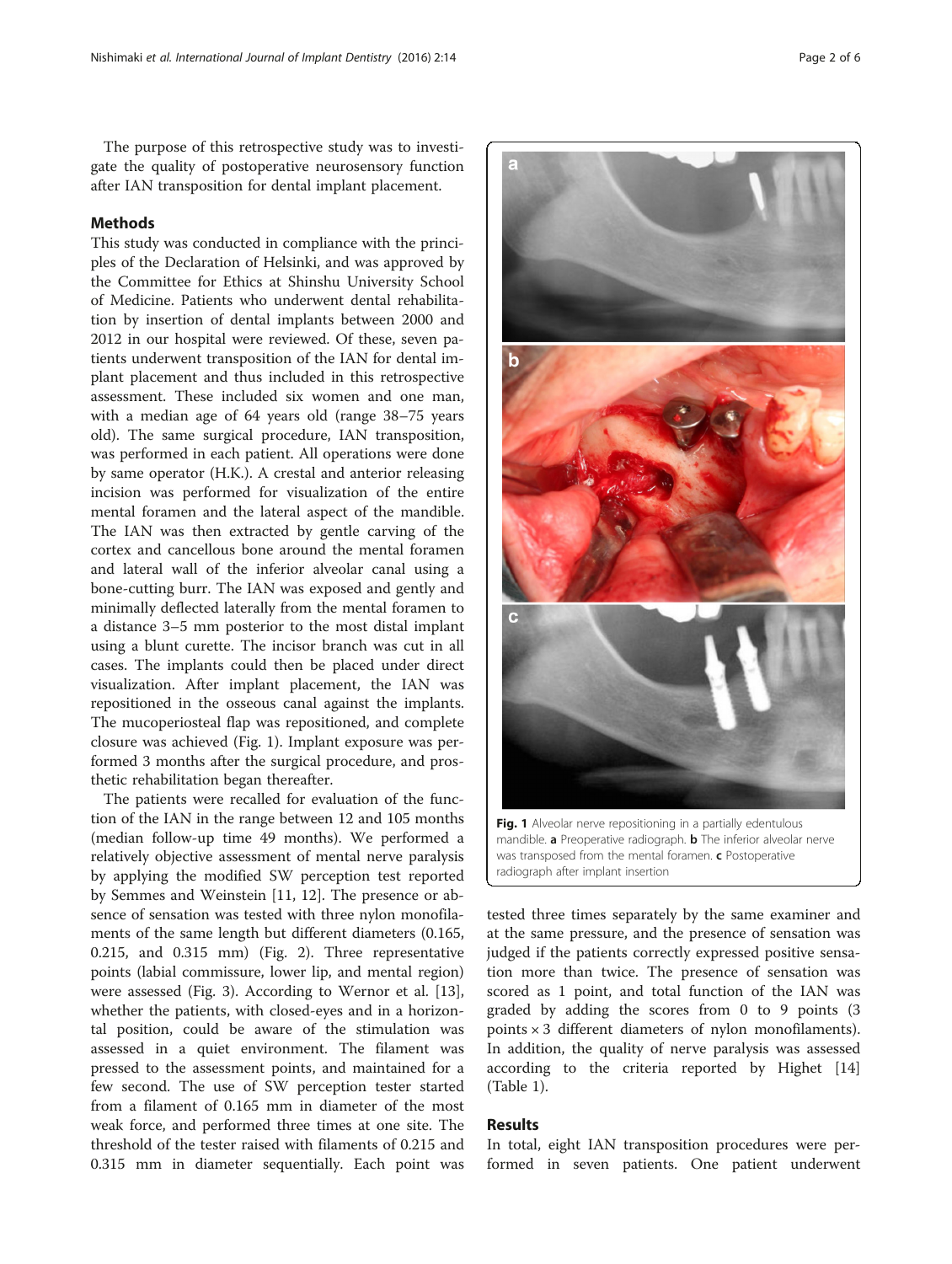<span id="page-2-0"></span>

bilateral surgery. Surgery was performed under general anesthesia in four patients and under local anesthesia in three patients. The IAN was lateralized for a four-tooth breadth on one side, three-tooth breadth on three sides, and two-tooth breadth on three sides. In total, 22 dental implants were placed, with an average of 3.1 implants per side (three implants in six sides and two in two sides). The residual bone height above the IAN ranged from 1 to 10 mm, with an average of 7.43 mm (SD 1.50 mm). The mean implant length was 12.77 mm (11 mm for two implants, 12 mm for five, 13 mm for 13, and 15 mm for two); the mean implant diameter was 4.45 mm (4.1 mm for five implants, 4.5 mm for 15, and 5 mm for two). All patients experienced numbness immediately and the day after surgery. All patients received short-term corticosteroid therapy(dexamethasone, Decadron<sup>\*</sup>, 6.6 mg/day) within 1 week to reduce the postoperative swelling and compression of IAN, and six patients received oral vitamin B12 (methylcobalamin, Methycobal<sup>®</sup>, 1500 μg/day) for less than 6 months to facilitate the restoration of IAN function.



The results of our assessment of IAN function are summarized in Table [2.](#page-3-0) One patient did not respond to the recall; thus, only six patients (seven sides) were available for assessment. The median follow-up time was 49 months (range 12–105 months). No implant loss was observed during the follow-up.

Complete recovery (9 points in SW score and stage 4 in Highet grading) of neural function was observed on two side; weak hypoesthesia (7–8 points in SW score and stage 3+ in Highet grading) was observed on two sides, moderate hypoesthesia (3–6 points in SW score and stage 3+ in Highet grading) on two sides, and severe hypoesthesia (1 point in SW score and stage 2 in Highet grading) on one side. At the time of recall, three patients

Table 1 Highet grading

| Stage 0    | Complete sensory loss                                                                        |
|------------|----------------------------------------------------------------------------------------------|
| Stage 1    | Advent of deep pain                                                                          |
| Stage 2    | Some degree of tactile recovery and pain on superficial skin                                 |
| Stage $2+$ | Emergence of hyperalgesia and complete tactile recovery<br>and pain                          |
| Stage 3    | Recovery of tactile sensation without pain; hyperalgesia<br>disappearance                    |
| Stage $3+$ | Restoration of position sense, to some extent, with 2-point<br>discrimination (2PD: 6-15 mm) |
| Stage 4    | Full sensory recovery (2PD: 2-6 mm)                                                          |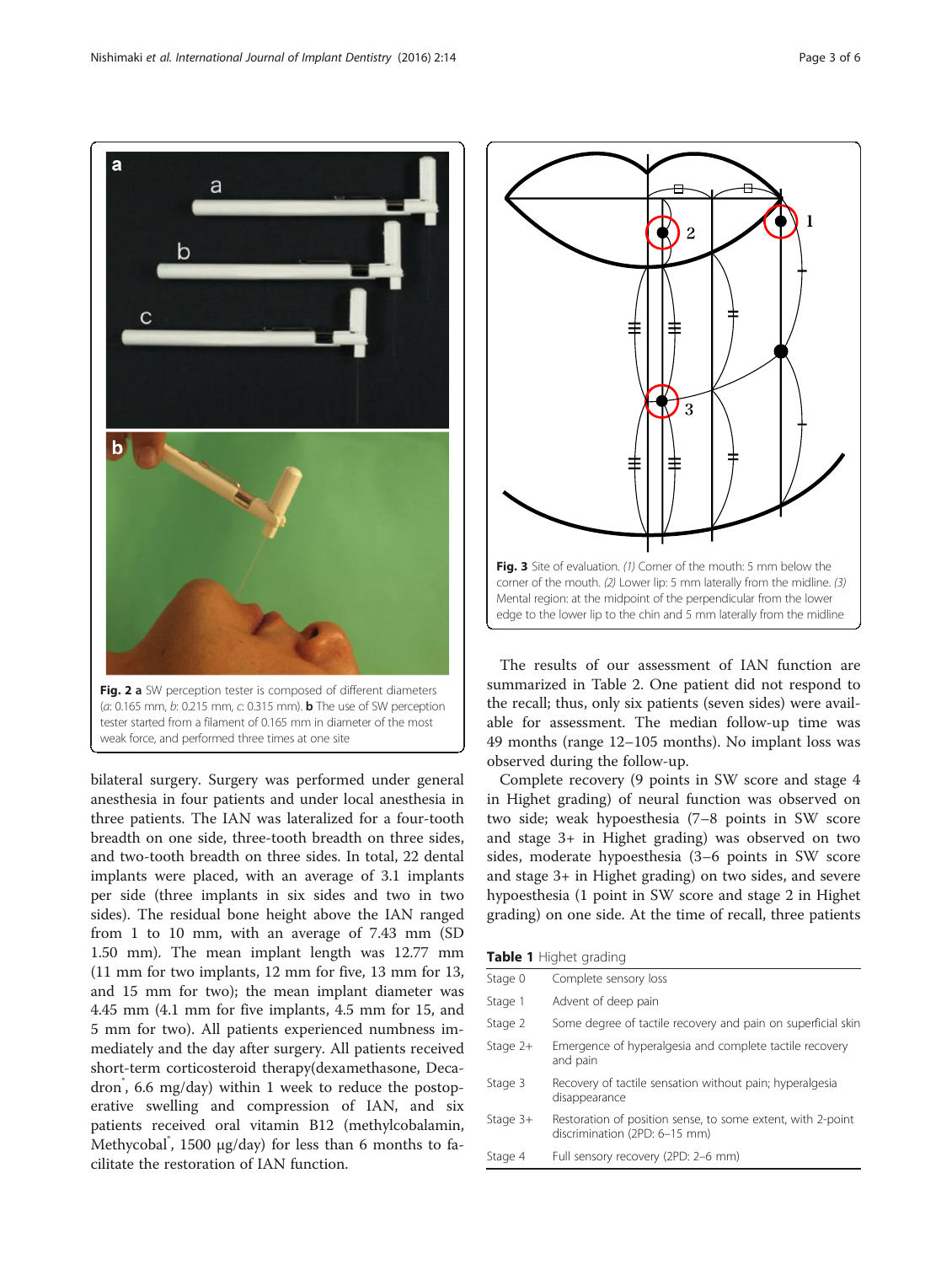| No. | Sex    | Age (years) | Range of IAN lateralization<br>(width) | Implant site | Follow-up period<br>(months) | Scores on the<br>SW test | Grade of neurosensory disturbance<br>(Highet grading) |
|-----|--------|-------------|----------------------------------------|--------------|------------------------------|--------------------------|-------------------------------------------------------|
|     | Female | 64          | 2 teeth                                | 34, 35, 36   | Lost                         |                          |                                                       |
| 2   | Female | -71         | 2 teeth                                | 43, 45, 46   | 105                          |                          | 2                                                     |
| 3   | Female | 59          | 3 teeth                                | 35, 36, 37   | 53                           |                          | $3+$                                                  |
|     |        |             | 3 teeth                                | 45, 46, 47   |                              | 9                        | $\overline{4}$                                        |
| 4   | Female | 68          | 3 teeth                                | 45, 47       | 49                           | 8                        | $3+$                                                  |
| 5   | Female | 38          | 3 teeth                                | 43, 44, 46   | 13                           | 3                        | $3+$                                                  |
| 6   | Male   | 64          | 4 teeth                                | 43, 44, 46   | 12                           | 9                        | $\overline{4}$                                        |
| 7   | Female | 75          | 2 teeth                                | 44, 45       | 13                           | 8                        | $3+$                                                  |

<span id="page-3-0"></span>Table 2 Results of assessment of sensory neural function after inferior alveolar nerve (IAN) transposition

(four sides) were not concerned about IAN function, whereas two patients felt a slight disturbance and one patient complained of neurosensory disorder.

### **Discussion**

IAN reposition may serve as a viable treatment option in the severely resorbed mandibles. Repositioning is performed via one of the two surgical techniques, lateralization, or transposition, with lateralization yielding lower degrees of nerve deficiency. In lateralization, the IAN is exposed and retracted laterally, held in this position during implant placement, then released to rest against the implants [[15\]](#page-5-0). In the transposition technique, the mental foramen is included in the osteotomy, to allow incisive branch excision, so that the IAN can be pulled into a new position, generally more posterior [[16\]](#page-5-0). The advantages of IAN transposition include the ability to place longer fixtures and to engage two cortices for initial stability [[3\]](#page-4-0). Further, implant insertion can occur immediately; there is no need for long waiting periods or other surgical donor sites that is sometimes required in techniques such as bone augmentation and alveolar bone distraction.

Jensen and Nock were the first to report an IAN transposition for the placement of osseointegrated implants in the posterior mandible area [\[5\]](#page-4-0). However, this surgical procedure involved the inherent risk of ND of the IAN. Hypoesthesia, paresthesia, and hyperesthesia are the most common postoperative complications after IAN lateralization, as observed with any surgery where a peripheral nerve is moved from its physiological site. In this study, the breadth of IAN lateralization was not associated with the occurrence of ND significantly. Some studies have evaluated the prevalence of ND after IAN lateralization surgery. Ferrigno et al. reported total ND of 21.1 % and normal neurosensory function of 73 % after 6 months of surgery [\[7](#page-4-0)]. Rosenquist reported that 77 % patients had no ND after 6 months of surgery and 94 % patients were normofunctional after 18 months [\[8](#page-4-0)]. Hashemi prospectively investigated the types and

durations of ND relative to IAN lateralization and found that all patients reported ND in the first week, decreasing to 26 % at the end of the first month, and 3 % at the end of the sixth month, with no changes at the end of 1 year [\[9\]](#page-4-0). Fernandez Diaz and Naval Gias utilized a piezotome in IAN lateralization surgery and reported good results, with an IAN normofunctional rate of 94.7 % at 8 weeks after surgery [[10](#page-4-0)]. B.M. Vetromilla reported that the patients who underwent transposition, neurosensory alterations were observed in 58.9 % of patients initially, and the condition remained for 22.1 % of those affected at the end of the study [[17](#page-5-0)]. The results of these studies suggest that the risk of ND after IAN transposition or lateralization is low. However, in the present study, complete recovery of neural function at more than 1-year follow-up was observed only on one operative side, and the other patients (six of seven operative sides) reported at least a weak disturbance of IAN sensory function when evaluated by the relatively objective method.

Although the previous studies reported good results concerning ND in IAN transposition surgery, the methods for evaluating ND differed, and most of the studies did not fully describe the evaluation procedure. The evaluation of ND of the IAN can be performed by purely subjective (questionnaire), relatively objective (static light touch, 2-point discrimination, etc.), and purely objective methods (trigeminal somatosensory evoked potential, blink reflex method, etc.). It is well known that there are discrepancies in the assessment results for nerve impairment between the subjective and objective methods. In the present study, only one patient complained of neurosensory disorder, while five out of six patients had ND if assessed by the objective method (SW test and Highet grading).

In cases where ND was judged by clinical assessment, the presence or absence of ND would be influenced by the evaluation criteria. In the studies by Rosenquist, Ferrigno et al., and Fernandez Diaz and Naval Gias, a patient who presented a 2-point discrimination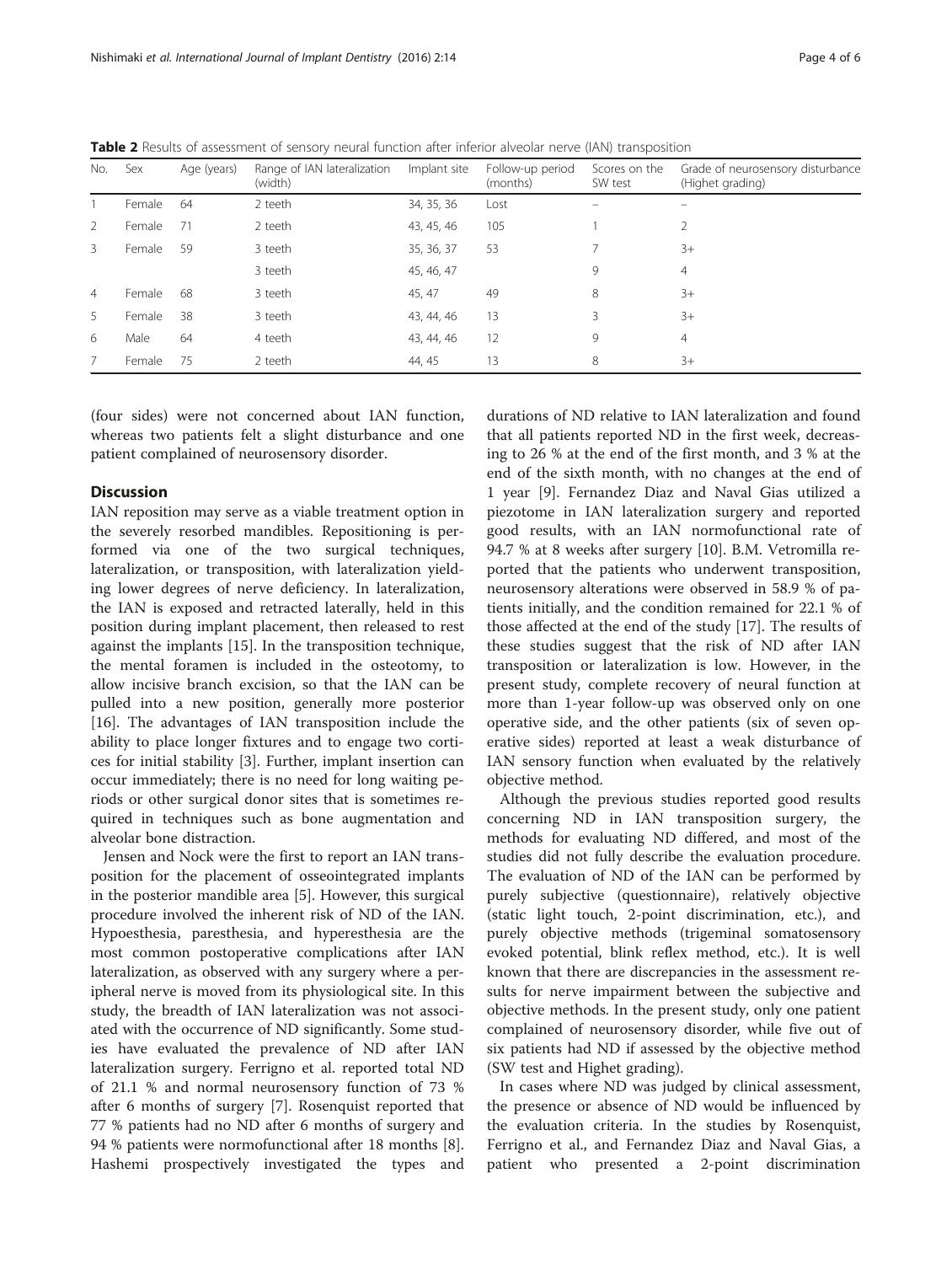<span id="page-4-0"></span>capability below 14 or 15 mm was considered normofunctional [7, 8, 10]. In our study, if the patient was assessed according to the same criteria (Highet grading of ≥3+), six out of seven (85.7 %) operative sides were considered normofunctional. Our results showed ND rates after IAN lateralization similar to those reported by the studies described above. In the present study, the quality of ND was evaluated by Highet grading; according to this grading, complete recovery (grade 4) was obtained only on two operative sides and weak hypoesthesia (grade 3+) was observed on four operative sides. These results suggest that although the neurosensory function of the IAN was restored to almost normal levels over a period of time after IAN lateralization surgery, a weak or negligible degree of ND remained in some patients, which could be identified only by objective evaluation methods.

In this study, although two patients reported slight disturbance and one patient complained of ND, all patients were satisfied with the results of restoration by dental implant insertion. Hashemi reported that in his study, 82 of 87 patients were satisfied with the results of nerve lateralization after 1 year [9]. It was suggested that subjective reports of perceived sensory changes are initially overestimated, but may be underestimated as the postoperative time interval increases. It is possible that patients adapt or become accustomed to what they consider "normal" over time [[15\]](#page-5-0). It is possible that a weak impairment of IAN function remains after IAN transposition in some patients. However, the impairment is negligible, and the patients may become accustomed to it.

Dental restoration by means of dental implants can provide good functional rehabilitation, particularly in patients with atrophic mandibles. IAN lateralization is a useful method for placing implants in the atrophic posterior mandible. However, there is a possibility of the neurosensory function of the IAN being disturbed, although in most cases, it resolves within a clinically acceptable period.

Piezosurgery is a recently developed system for cutting bone with microvibration [[18\]](#page-5-0). The device cuts mineralized tissue exactly and smoothly, while adjacent soft and nerve tissues remain unharmed because of the cessation of surgical action when the scalpel comes into contact with non-mineralized tissues [\[19](#page-5-0)]. The technique has shown to be feasible in IAN transposition with the advantages of smaller osteotomies and preservation of the vascular-nervous bundle [\[20](#page-5-0)]. The longer time required for the operation has been reported as a disadvantage [\[21](#page-5-0)].

As another treatment options against the vertical discrepancy of the alveolar ridge, the placement of short implants has performed with high success rate [\[22](#page-5-0)]. Nevertheless, it is pointed out that biomechanics is related to the denture design, while is directly associated with the mean rates of success and failure, and the use of short implants and dentures with excessive lever arms is a factor for failure [6, 7].

### Conclusions

In conclusion, we investigated the quality of postoperative neurosensory function after IAN transposition for dental implant placement. IAN transposition is a useful method for placing implants in the atrophic posterior mandible. However, the procedure is complicated, with the possibility of some degree of neurosensory disturbance, although in most of our cases, it resolved within a clinically acceptable period.

#### Competing interests

Fumihiro Nishimaki, Hiroshi Kurita, Shinya Tozawa, Yuji Teramoto, Rishiho Nishizawa, and Shin-ichi Yamada declare that they have no competing interests.

#### Authors' contributions

FN and HK conceived and designed the study, performed the experiments, and wrote the manuscript. ST and YT performed data analysis. RN and SY participated in manuscript preparation. All authors read and approved the final version of the manuscript.

#### Acknowledgements

All authors have reviewed the article and agreed to the submission.

#### Received: 25 July 2015 Accepted: 26 April 2016 Published online: 14 May 2016

#### References

- 1. Levin L, Sadet P, Grossmann Y. A retrospective evaluation of 1387 singletooth implants: a six-year follow-up. J Periodontol. 2006;77:2080–3.
- 2. Levin L. Dealing with dental implant failures. J Appl Oral Sci. 2008;16:171–5.
- 3. Lorean A, Kablan F, Mazor Z, et al. Inferior alveolar nerve transposition and reposition for dental implant placement in edentulous or partially edentulous mandibles: a multicenter retrospective study. Int J Oral Maxillofac Surg. 2013;42:656–9.
- 4. Levin L, Nitzan D, Schwartz-Arad D. Success of dental implants placed in intraoral block bone grafts. J Periodontol. 2007;78:18–21.
- 5. Jensen O, Nock D. Inferior alveolar nerve repositioning in conjunction with placement of osseointegrated implants: a case report. Oral Surg Oral Med Oral Pathol. 1987;63:263–8.
- 6. Chrcanovic BR, Custo'dio AL. Inferior alveolar nerve lateral transposition. Oral Maxillofac Surg. 2009;13:213–9.
- 7. Ferrigno N, Laureti M, Fanali S. Inferior alveolar nerve transposition in conjunction with implant placement. Int J Oral Maxillofac Implants. 2005;20:610–20.
- 8. Rosenquist B. Fixture placement posterior to the mental foramen with transpositioning of the inferior alveolar nerve. Int J Oral Maxillofac Implants. 1992;7:45–50.
- 9. Hashemi HM. Neurosensory function following mandibular nerve lateralization for placement of implants. Int J Oral Maxillofac Surg. 2010;39:452–6.
- 10. Fernandez Diaz JO, Naval GL. Response to commentary regarding "Rehabilitation of edentulous posterior atrophic mandible: inferior alveolar nerve lateralization by piezotome and immediate implant placement.". Int J Oral Maxillofac Surg. 2013;42:797–8.
- 11. Semmes J, Weinstein S, et al. Somatosensory changes after penetrating brain wounds in man. Cambridge: Harverd University press; 1960. 4-11,29-43.
- 12. Weinstein S. Tactile sensitivity in the phalanges. Percept Mot Skills. 1962;14:351–4.